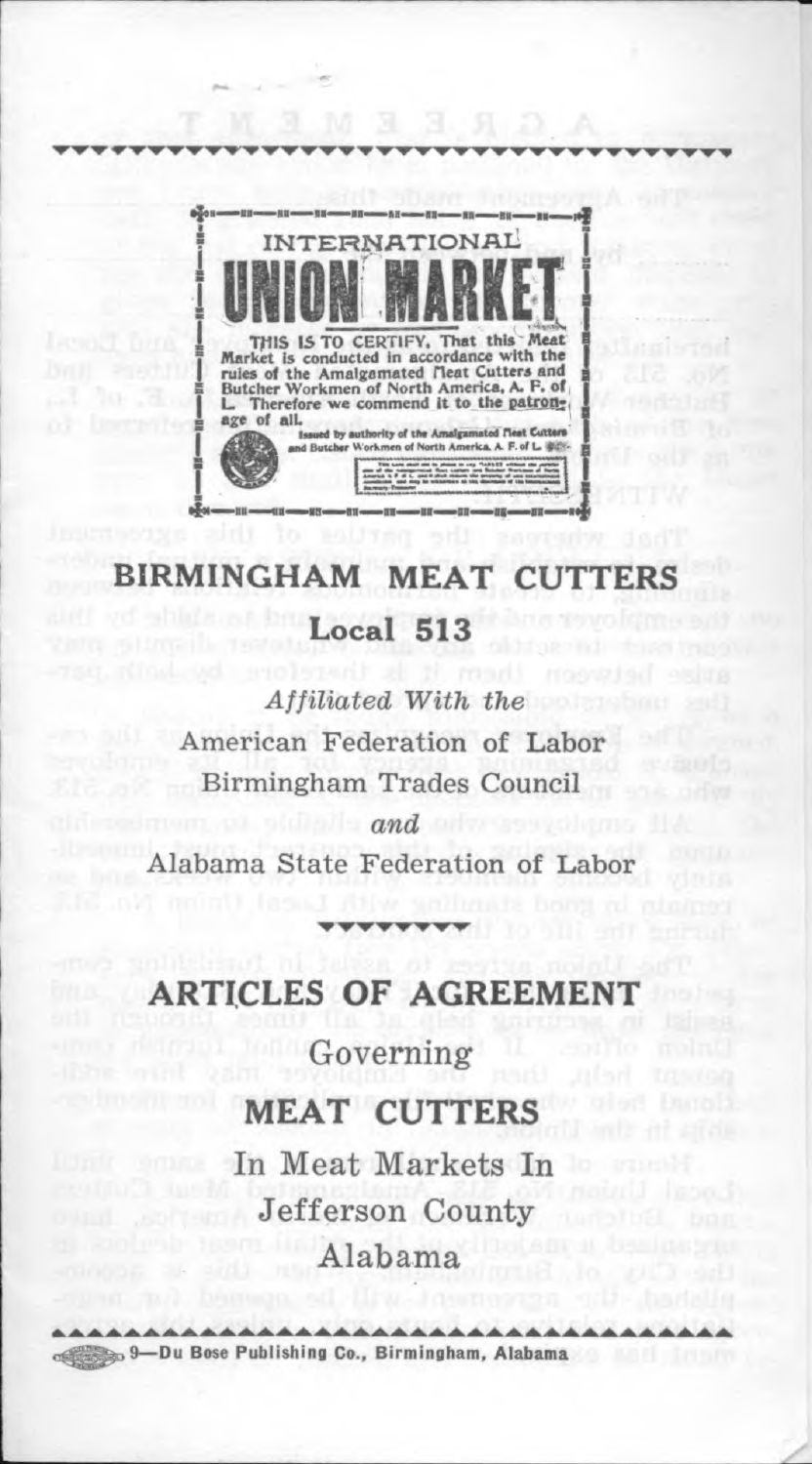#### **AGREEMENT**

The Agreement made this.

......, by and between the...

hereinafter referred to as the Employer and Local No. 513 of the Amalgamated Meat Cutters and Butcher Workmen of North America, A. F. of L., of *Birmingham, Alabama* hereinafter referred to as the Union.

#### WITNESSETH:

That whereas the parties of this agreement desire to establish and maintain a mutual understanding, to create harmonious relations between the employer and the employee and to abide by this contract to settle any and whatever dispute may arise between them it is therefore, by both parties understood and agreed that:

The Employer recognizes the Union as the exclusive bargaining agency for all its employes who are members of the said Local Union No. 513.

All employees who are eligible to membership upon the signing of this contract must immediately become members within two weeks and so remain in good standing with Local Union No. 513, during the life of this contract.

The Union agrees to assist in furnishing competent extra men for Friday and Saturday and assist in securing help at all times through the Union office. If the Union cannot furnish competent help, then the Employer may hire additional help who shall file application for membership in the Union.

Hours of labor shall remain the same until Local Union No. 513, Amalgamated Meat Cutters and Butcher Workmen of North America, have organized a majority of the retail meat dealers in the City of Birmingham. When this is accomplished, the agreement will be opened for negotiations relative to hours only, unless this agreement has expired.

When extra men report for work pursuant to written instructions from the employer and are not given work, they shall be entitled to one-half day's pay.

The Union agrees that its members shall be at stores not later than 15 minutes prior to the time for starting the day's work and that not to exceed 30 minutes after closing time on Monday to Friday inclusive, and one hour on Saturday or eves of hereinafter specified holidays will be allowed to its members to clean up.

All overtime shall be paid at the rate of time and one-half.

#### VACATIONS

Employees covered by this agreement who have one year's service with said employer shall receive one week's vacation each year with pay.

#### HOLIDAYS

There shall be no work on the following holidays: Fourth of July, Labor Day, Thanksgiving Day. Christmas Day, and Sundays. Employees shall not be docked for such holidays.

All privileges granted employees prior to the signing of this agreement shall not be disturbed.

### WAGES

The minimum wage for market managers, journeymen and apprentices shall be as follows: Any employee receiving more than the minimum shall not be reduced.

Market Managers:

less than \$200- weekly meat vol. \$22.50 per wk. over \$ 200-\$ 250 weekly meat vol. \$25.00 per wk. over \$ 250-\$ 300 weekly meat vol. \$28.50 per wk. over \$ 300-\$ 450 weekly meat vol. \$32.50 per wk. over \$ 450-\$ 650 weekly meat vol. \$35.00 per wk. over \$ 650-\$1000 weekly meat vol. \$37.50 per wk. over \$1000-\$1250 weekly meat vol. \$40.00 per wk. over \$1250-\$1500 weekly meat vol. \$42.50 per wk. weekly meat vol. \$45.00 per wk.

| Journeymen and Meat Cutters                                                                 | \$23.00 per wk.  |
|---------------------------------------------------------------------------------------------|------------------|
| Apprentice Meat Cutters (full time)—<br>First year's service.<br><br>Second year's service. | .\$15.00 per wk. |
| Part-time journeymen Meat Cutters—                                                          |                  |
| Part-time apprentice Meat Cutters-<br>hourly rate                                           | 30c an hour      |

One apprentice shall be allowed to every Journeyman in stores doing less than \$450 meat volume weekly—over \$450 meat volume weekly one apprentice to every two Journeymen if needed.

#### on al Chris stort AnLINENs ellowing al if

The Employer agrees to furnish all linen for the employees and the Union agrees that all its members shall look presentable to the public and to the best of their ability work for the interest of the Company. The Union agrees that its members will keep the markets in high class sanitary conditions.

#### DISCHARGE

The Employer shall have the right to discharge any employee who is a member of the Union, for good cause, such as DISHONESTY, incompetency or intoxication, provided, however, that no member of the Union shall be discharged or discriminated against because of membership in the Union or Union activities.

The Union agrees that neither it nor its members will engage in Union activities on the Employer's time or in the Employer's stores, provided, however, that representatives of the Union shall have free access to the Employer's markets.

Seniority shall be recognized, Journeymen promoted provided they meet qualifications.

The Employer agrees that any member of the Union employed by the Employer during the period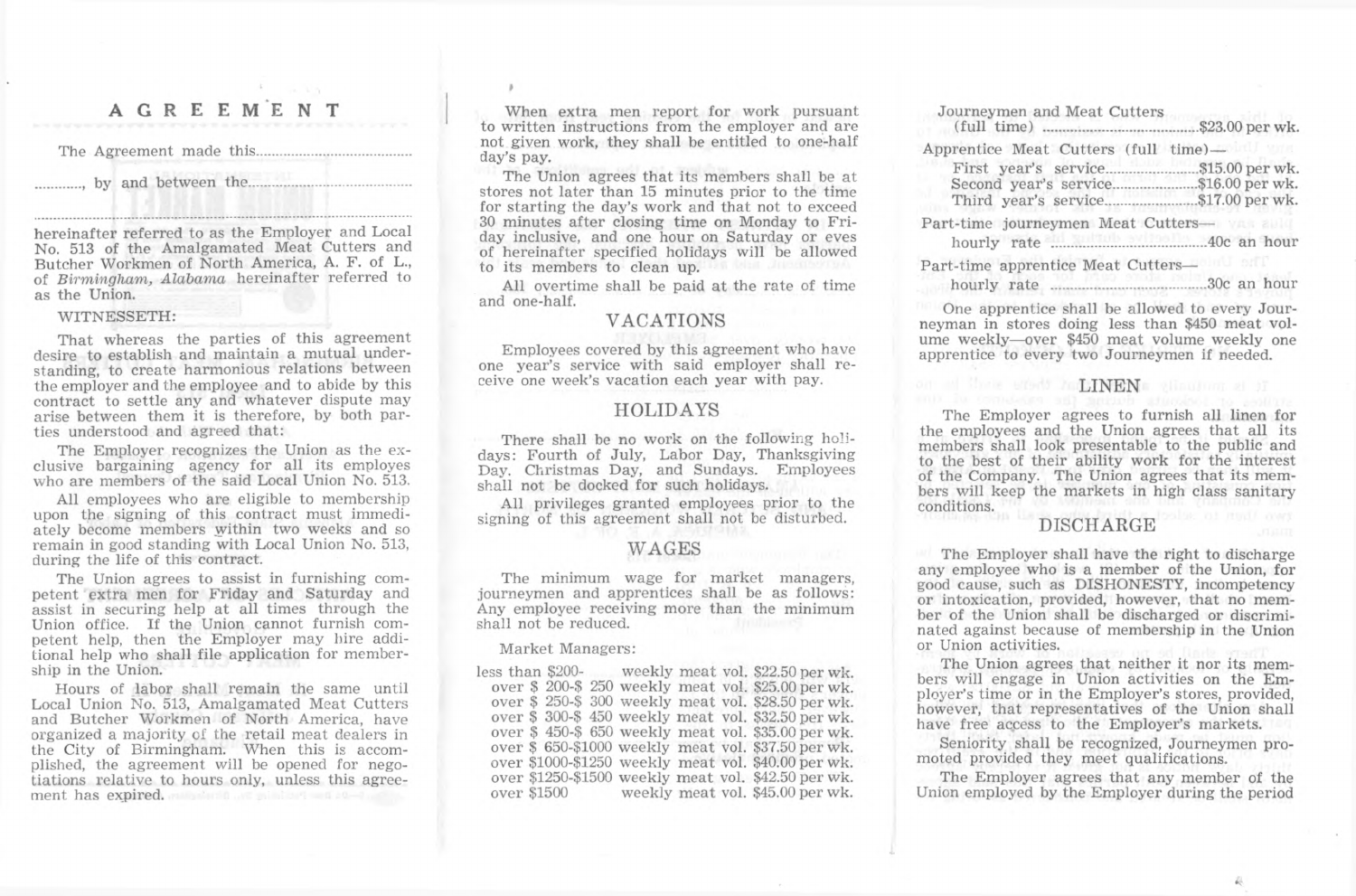of this agreement who is elected to permanent office in the Union or is assigned by the Union to any Union activity necessitating leave of absence shall be granted such leave of absence and shall, at the end of the term in the first instance, or at the end of his mission in the second instance be given re-employment at his former wage rate, plus any increase or less any reduction that may have become effective during his absence.

The Union agrees to furnish the Employer at least one Union store card for each of the Employer's stores. Such card shall remain the property of and shall be surrendered to the Union upon demand. must send some announcement

## NO STRIKE OR LOCKOUT

It is mutually agreed that there shall be no strikes or lockouts during the existence of this agreement. derived of above reveloped will

Should it be found impossible to arrive at a mutually satisfactory adjustment of any grievance, it will then be turned over to a Board of Arbitration consisting of one member to be selected by the Company and one member by the Local, the two then to select a third who shall act as chairman.

A Board of Arbitration in such cases shall be appointed within two (2) weeks after the grievance is first discussed, and the decision of the Board shall be given within seven (7) days after its appointment; its decision to be final and binding upon both parties.

There shall be no cessation of work by membership or lockout by employer pending arbitration. add no seulveles nom

Any alterations that may be desired by either party to the agreement at the time of its expiration must be made known not later than thirty days prior to the expiration, and in the event the thirty days' notice is not given it is hereby agreed by and between both parties that this said agreement shall be treated and considered as being renewed in full for the ensuing year from date of expiration. This agreement expires.......................... ........................... subject to the conditions of the

article.) of tobic setunder  $\mathbb{C}$  mark and consta-

IN WITNESS WHEREOF, the undersigned parties have heretofore executed the foregoing Agreement, and affixed their hands and seals this

..........................day of .................................., 193.......

**EMPLOYER** our year's service with anid-engloyer gluall reand any week's vacable and area with more

**By. By. By. And All Accommodation of the Commodation of the Accommodation** 

AMALGAMATED MEAT CUTTERS AND BUTCHER WORKMEN OF NORTH AMERICA, A. F. OF L. Local 513

The minimum wage for mached manufactu wolld as al light sectionary but convenient President

By. Secretary Long them 02: 2-002 2 mon By. Representative